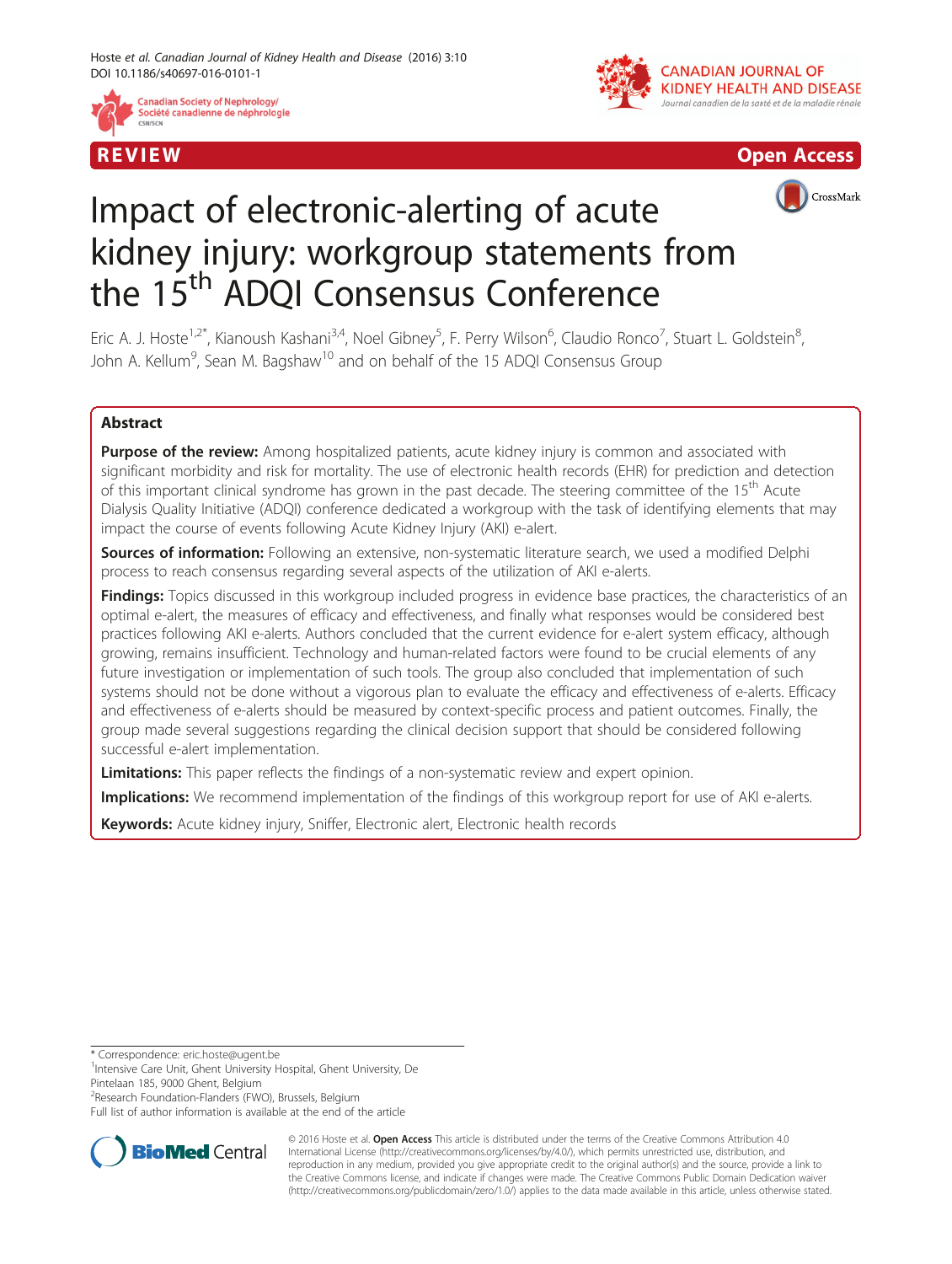## ABRÉGÉ

Contexte et objectifs de la revue: L'insuffisance rénale aigüe (IRA) est un problème de santé fréquent chez les patients hospitalisés, et elle présente un risque élevé de morbidité et de mortalité pour les personnes affectées. L'utilisation des dossiers médicaux électroniques (DMÉ) pour la prédiction et le dépistage de ce syndrome clinique est en croissance depuis une dizaine d'années. Le comité directeur de la 15<sup>e</sup> réunion annuelle de la Acute Dlalysis Quality Initiative (ADQI) a désigné un groupe de travail à qui il a donné le mandat d'identifier les éléments susceptibles d'avoir une incidence sur le cours des événements à la suite d'une alerte électronique indiquant un changement dans le taux de créatinine sérique d'un patient (alerte électronique d'IRA).

Sources et méthodologie: À la suite d'une revue exhaustive, mais non systématique de la littérature, nous avons utilisé une version modifiée de la méthode Delphi afin de parvenir à un consensus sur plusieurs facteurs liés à l'utilisation des alertes électroniques IRA.

Résultats/constatations: Parmi les thèmes discutés par ce groupe de travail figuraient les progrès observés au niveau de la pratique factuelle, l'identification des caractéristiques d'une alerte électronique optimale, la façon de mesurer l'efficacité des alertes et enfin, les interventions qualifiées de pratiques exemplaires à appliquer à la suite d'une alerte électronique d'IRA. Les auteurs ont conclu que les connaissances actuelles sur l'efficacité des systèmes d'alertes électroniques, bien qu'en progression, demeurent insuffisantes. Ils ont de plus identifié les facteurs humains et technologiques comme étant des éléments clés à considérer lors d'investigations futures portant sur de tels systèmes ou lors de leur mise en œuvre dans le futur. Le groupe de travail a également conclu que la mise en place de tels systèmes d'alertes ne devrait toutefois pas se faire sans un programme rigoureux d'analyse de l'efficacité et de l'efficience des alertes émises, et que ces mesures devraient se faire dans un cadre précis et en tenant compte des résultats observés chez les patients. Enfin, les auteurs ont fait plusieurs suggestions de mécanismes d'aide à la prise de décisions cliniques à prendre en considération à la suite de la mise en œuvre réussie d'un système d'alertes électroniques.

Limites: Cet article fait état des conclusions obtenues dans le cadre d'une revue non systématique de la littérature et à partir des opinions d'un groupe d'experts.

Conclusion: Nous recommandons la mise en application des conclusions émises dans le rapport présenté par le groupe de travail sur l'utilisation des alertes électroniques IRA.

## Background

Acute kidney injury (AKI) is defined by the Kidney Disease: Improving Global Outcomes (KDIGO) definition, which is a modification of the RIFLE (risk, injury, failure, loss, and end-stage kidney disease) and acute kidney injury network (AKIN) consensus definitions for AKI [\[1](#page-7-0)–[3](#page-7-0)]. This definition involves the evaluation of an absolute or relative increase in serum creatinine (hereafter called 'creatinine') or oliguria for six or more hours. At first sight, these criteria seem simple and straightforward. However, appropriate detection of AKI requires knowledge of a baseline creatinine or reference creatinine, calculation of urine output / body weight per hour, and calculation of time periods during which the change in creatinine or urine output occurs [\[4](#page-7-0)]. This makes an evaluation of the occurrence of AKI and staging of severity complex and labor-intensive.

Information technology is increasingly used in the healthcare setting for the integration of all available data as an aid to clinical decision-making. The individual elements that are necessary for the definition and staging of AKI are typically available in the integrated electronic health record (EHR) or intensive care clinical

information system. Therefore, an electronic sniffer or electronic-alert (e-alert) can potentially detect AKI each time creatinine or urine output is recorded.

The steering committee of the  $15<sup>th</sup>$  Acute Dialysis Quality Initiative (ADQI) conference dedicated a workgroup with the task of considering elements that may impact the course of events following AKI e-alert. More specifically, they were asked to address a set of 4 questions:

- 1. What is the evidence base regarding AKI e-alerting?
- 2. What are the characteristics of an optimal e-alert?
- 3. How should we assess the efficacy and effectiveness of e-alerts?
- 4. What responses can be considered best practices?

These questions served as a basis for accompanying consensus statements. Our group was also asked to provide a critical evaluation of the relevant literature to summarize the methodology, scope, implementation and evaluative strategies for EHR-based clinical decision support.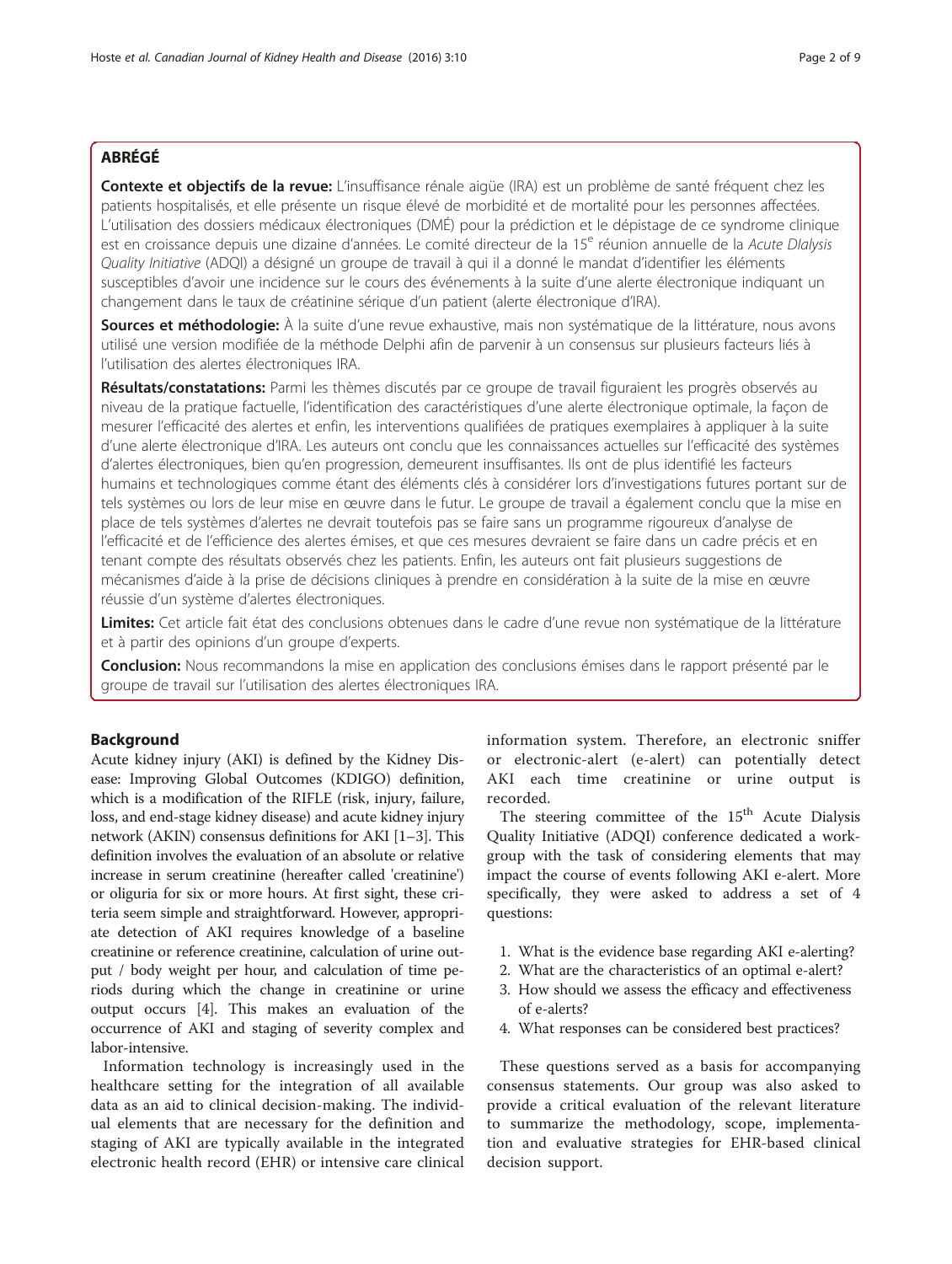## Review

This consensus meeting following the established ADQI process, as previously described [[5](#page-7-0)]. The broad objective of ADQI is to provide expert-based statements and interpretation of current knowledge for use by clinicians according to professional judgment and identify evidence care gaps to establish research priorities.

The 15th ADQI Consensus Conference Chairs convened a diverse panel representing relevant disciplines (i.e., nephrology, critical care, pediatrics, pharmacy, epidemiology, health services research, biostatistics, bioinformatics and data analytics) from five countries from North America and Europe around the theme of "Acute Kidney Injury in the Era of Big Data" for a 2-day consensus conference in Banff, Canada on September 6-8, 2015.

Before the conference we searched the literature for evidence on methodologies for design, integration and implementation of novel applications into the electronic health records that enable "alerting" of changes in clinical status and provide a modality of clinical decision support. A formal systematic review was not conducted.

A pre-conference series of call conferences and emails involving the work group members was used to identify the current state of knowledge to enable the formulation of key questions from which discussion and consensus would be developed.

During the conference, our work group developed consensus positions, and plenary sessions involving all ADQI contributors were used to present, debate, and refine these positions.

Following the conference, this summary report was generated, revised, and approved by all members of the workgroup.

## What is the evidence base regarding AKI e-alerting? Consensus statement 1

Current evidence is limited by the number of studies, their heterogeneity (design of the sniffer, location, clinical action, outcomes measured, etc.), and contradictory results.

An overview of studies that report on the use of e-alerts for AKI is presented in Table [1](#page-3-0). We identified two groups of studies on e-alerts and AKI. The first category reported the utilization of an e-alert without measurement of their impact on the process of care and patient or kidney outcomes [\[6](#page-7-0)–[12](#page-7-0)]. In the second group, processes of care or outcomes were measured, but e-alerting did not improve outcomes [\[13](#page-7-0)–[15](#page-7-0)]. Finally, in the third set of studies, recorded clinical outcomes or quality of care indicated improvement [\[16](#page-7-0)–[26](#page-7-0)]. Despite a relatively large number of patients studied, the actual number of centers where these e-alerts were evaluated was limited. In addition, we found that there was considerable heterogeneity among studies, which makes systematic analysis difficult.

## What is an optimal e-alert? Consensus statement 2

There are several technological and human factors that need to be considered during the implementation and evaluation of an AKI e-alert system. These elements include but are not limited to the clinical context, location, provider, e-alert accuracy, the hierarchy of disruptiveness (i.e., the extent to which the alert disrupts the current workflow), delivery methods, alarm philosophy, and outcome expectations in clinical and administrative settings.

The turn of events that leads to the process of care modification or clinical outcomes following the firing of an e-alert is illustrated in Fig. [1.](#page-4-0) Although the role of the EHR in the care and management of patients with AKI is potentially important, literature regarding the characteristics of an effective AKI e-alert is scarce. Several components have been described to change the effectiveness and acceptance of e-alert systems for other clinical and administrative purposes. The depth of knowledge that is generated by the EHR could be divided to basic and advanced. Basic e-alerts disregard the clinical context or have low precision; therefore, it is not surprising that e-alerts with basic capabilities are not widely accepted in the clinical practice [\[27](#page-7-0)–[36\]](#page-8-0). In comparison, advanced e-alerts assist clinicians by including information regarding the clinical context and possess significantly higher sensitivity and specificity. Advanced e-alerts can potentially play a significant role in easing the heavy workload of clinicians by enhancing safety measures and efficacy without creating a distraction.

Despite the advantages of utilizing the e-alert system abilities, the method of delivery may impact their acceptance into the clinical practice. Phansalkar et al. described these features as human factors and divided them into several distinct elements [[37](#page-8-0), [38](#page-8-0)]. These components include: alarm philosophy (defining the unsafe situations that require alarming), placement (within or outside of visual horizon), visualization (target size, luminance, background contrast), prioritization (using appropriate wording for different urgency levels), textual information (to include priority, information regarding the nature of the alert, recommendation and a statement to indicate the consequence of ignoring the alert), and habituation (decreased response to alarms over time). Implementation of irrelevant alarms also has an adverse impact on the acceptance of e-alerts by clinicians. These type of alarms could be defined as warnings that do not require a response by care providers. They are irrelevant to the patient quality of care and safety, or they generate significant false positive warnings. Further, Seidling et al. included these factors in a scale and based on their performance and characteristics divided them to poor, moderate and excellent e-alerts [\[39\]](#page-8-0). In order to set up a successful ealert system, one needs to consider other variables including the patient setting (intensive care units (ICU) where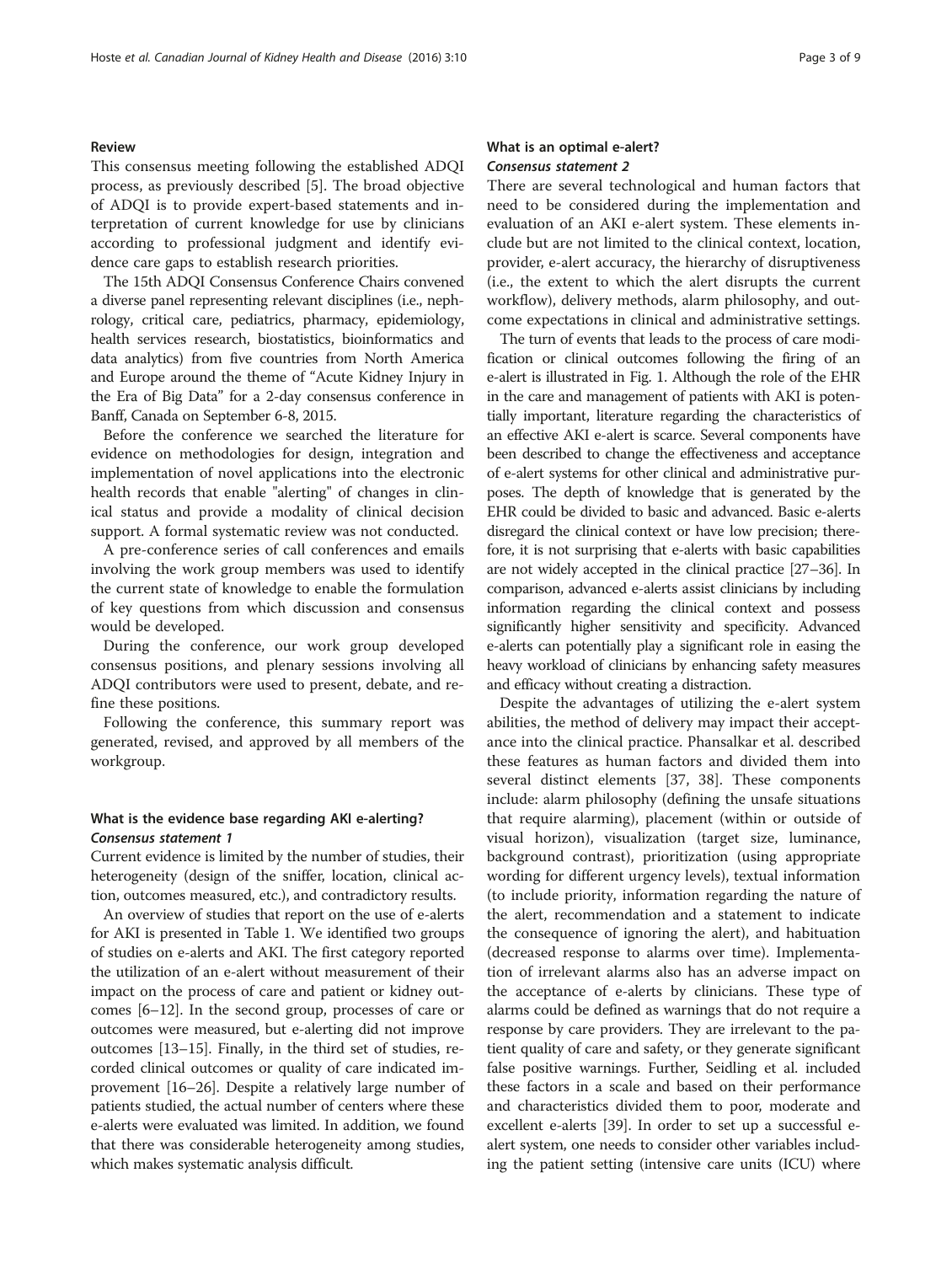| Study                                                                                      | Number of participants                | Setting            | Process of care                           | Outcome                                     |
|--------------------------------------------------------------------------------------------|---------------------------------------|--------------------|-------------------------------------------|---------------------------------------------|
| Studies reporting on the use of e-alerts without measurement of process of care or outcome |                                       |                    |                                           |                                             |
| Colpaert (2007) [6]                                                                        |                                       | ICU                |                                           |                                             |
| Thomas (2011) [7]                                                                          | 463 patients                          | 2 hospitals        |                                           |                                             |
| Selby (2012) [8]                                                                           | 2619 patients                         | 1 hospital         |                                           |                                             |
| Porter (2014) [9]                                                                          | 15,550 patients/22,754<br>admissions  | 2 hospitals        |                                           |                                             |
| Handler (2014) [10]                                                                        | 249 patients                          | 4 nursing homes    |                                           |                                             |
| Wallace (2014) [11]                                                                        | 23,809                                | Hospital           |                                           |                                             |
| Ahmed (2015) [12]                                                                          | 944                                   | ICU                |                                           |                                             |
| Studies reporting on the use of e-alerts: no improvement reported                          |                                       |                    |                                           |                                             |
| Sellier (2009) [13]                                                                        | 603                                   | Hospital           | No impact on prescription errors          |                                             |
| Thomas (2015) [14]                                                                         | 308                                   | Hospital           |                                           | No difference in outcome of AKI             |
| Wilson (2015) [15]                                                                         | 23,664                                | Hospital           |                                           | No effect on AKI rate                       |
| Studies reporting on the use of e-alerts: improvement reported                             |                                       |                    |                                           |                                             |
| Rind (1991) [16]                                                                           | 10,076 patients /13,703<br>admissions | Hospital           | Adjustment of medication<br>sooner        |                                             |
| Rind (1994) [17]                                                                           | 20,228 admissions                     | Hospital           | Adjustment of medication<br>sooner        | Decreased risk for AKI                      |
| Chertow (2001) [18]                                                                        | 17,828 patients                       | Hospital           | More adequate antibiotic<br>prescription  |                                             |
| McCoy (2010) [19]                                                                          | 1237 patients                         | Hospital           | More adequate medication<br>prescription  |                                             |
| Terrel (2010) [20]                                                                         | 2783 patients visits                  | Emergency room     | More adequate dosing                      |                                             |
| Cho (2012) [21]                                                                            | 463 patients                          | Hospital           | More contrast prophylaxis                 | Less AKI                                    |
| Colpaert (2012) [22]                                                                       | 951 patients                          | ICU                | More and earlier interventions<br>for AKI | Less progression AKI                        |
| Goldstein (2013) [23]                                                                      | 21,807 patients/27,711<br>admissions  | Pediatric hospital |                                           | Less AKI                                    |
| Selby (2013) [24]                                                                          | 8411 patients                         | Hospital           |                                           | Decreased mortality AKI                     |
| Claus (2015) [25]                                                                          | 87 patients                           | ICU                | Decrease workload pharmacist              |                                             |
| Kolhe (2015) [26]                                                                          | 2297 patients                         | Hospital           |                                           | Less AKI progression Decreased<br>mortality |

<span id="page-3-0"></span>Table 1 Use of electronic alerts for detection of acute kidney injury in clinical studies

patients already undergo close monitoring, versus hospital ward or outpatient clinic in which patient data are scarce), the hierarchy of disruption (the spectrum of disruption ranging from no-alert to a hard stop without rights to override), frequency of alerts (alert submission till resolution of the issue versus alert submission only once), timing (real time versus set time for submission all in clusters), provider acknowledgement requirements (no need for response versus punitive measures if response is not provided), target of e-alert (physician, midlevel provider, trainees, nurses, or patients), and finally content of alarm (AKI diagnosis or risk prediction, and clinical decision support). Furthermore, cultural differences based on the type (community versus teaching) and size (small versus large hospitals) of the institution, geographical locations (continents, countries, counties), services (medical versus surgical), providers

(subspecialists, specialists, midlevel, trainee, allied health staff) could significantly impact the performance of e-alerts in improvement of patient care and safety. Finally, what is expected from the e-alert system may define its success or failure. For example, if the expectation is to improve mortality of hospitalized patients, the alerts need to be very precise, disruptive, be tagged with a very sophisticated clinical decision support system, and if any study aims to show its efficacy it needs to include a very large number of patients. In comparison, when e-alerts are used for administrative purposes the level of disruptiveness and their required precision could be completely different.

To provide an example of how differences in the aforementioned factors can affect the performance of AKI e-alerts in various platforms, we present two recent published studies that focused on the impact of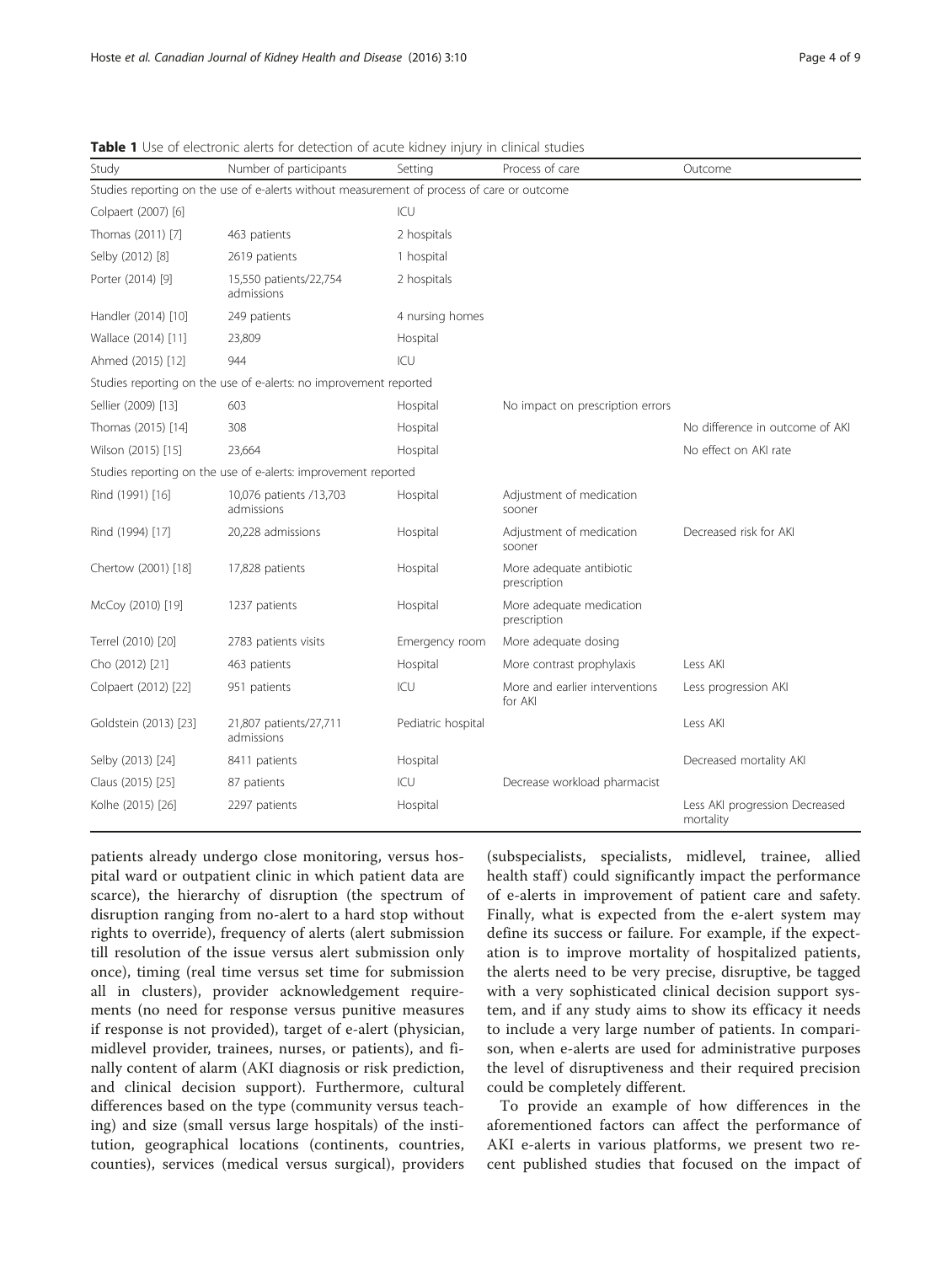<span id="page-4-0"></span>

AKI e-alerts on patient and processes of care outcomes. Colpaert et al. described a single-center European prospective interventional study in which she used AKI alert via Digital Enhanced Cordless Technology (DECT) telephone to the intensivists [\[22\]](#page-7-0). This alert included information regarding changes in creatinine and urine output, and the alert was generated whenever AKI progressed to the next stage of RIFLE criteria [\[2](#page-7-0)]. She compared the processes of care in the periods before, during, and following alert implementation and found a significant increase in the number and timeliness of early therapeutic interventions during the alert phase. In comparison, Wilson et al. recently published results of a randomized controlled trial to evaluate the impact of a single alert via pager on the outcomes of hospitalized patients in a single center in the United States [[15](#page-7-0)]. Alerts were generated solely based on absolute or relative rise in the creatinine level in comparison with the lowest creatinine level measured within the past 48 h (for 26 mmol/L [0.3 mg/dL] criteria) or 7 days (for 50 % relative increase criteria). Authors included adult patients from the medical and surgical ICUs, and floors and providers who received alerts were interns, residents, or nurse practitioners. This study did not show any improvement in the clinical outcomes or processes of care among hospitalized patients. These contrasting results highlight the importance of the e-alert system design and human factors on the clinical performance of the system.

## How do we measure alert efficacy? Consensus statement 3

E-alert efficacy and effectiveness should be measured proactively and encompass quality assurance, providerbased responses, and clinical outcomes.

The use of e-alerts for a variety of conditions has expanded dramatically in the past several years but has also placed new burdens on providers [\[38](#page-8-0), [40](#page-8-0)–[43\]](#page-8-0). In the best case scenarios, alerts can prevent medical error or promote timely and appropriate treatment of a severe condition. In the worst case scenarios, they can impede workflow, distract providers, and lead (indirectly) to patient harm.

Therefore, e-alert systems should not be adopted without a rigorous assessment of their benefit and risk across several domains. These evaluations, where possible, should be performed in the context of a randomized, controlled trial. However, even in settings where the performance of a randomized trial is not feasible, attention to key metrics both before and after e-alert implementation will aid in the assessment of efficacy.

Prior to the wide rollout of e-alert systems for AKI, careful testing of the system should be performed. Pretesting of the system should include a systematic effort to determine whether the e-alert is capturing all patients of interest (by whatever AKI definition is being used) and is not erroneously alerting for patients without AKI.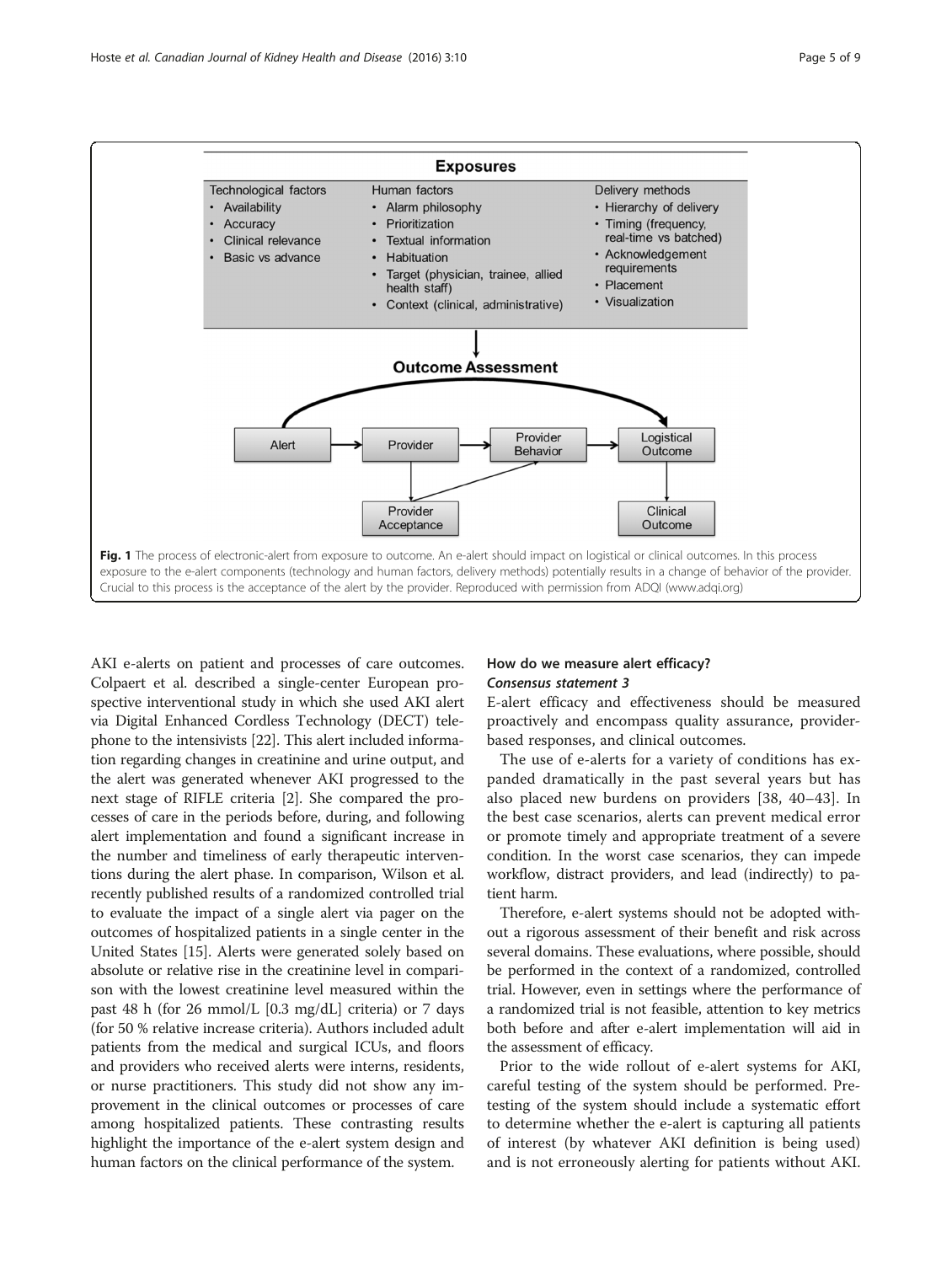This may be a particular issue for individuals receiving dialysis for end-stage kidney disease, in whom interdialytic creatinine fluctuation may trigger alerts. In addition, a recent study has shown that false-positive AKI rates may be particularly high among individuals with chronic kidney disease when electronic monitoring of creatinine levels is employed [[44\]](#page-8-0).

After the alert system is appropriately calibrated, developers must ensure that the proper alert target is identified and reached. Challenges here can include identifying who the appropriate care provider or providers are to receive an alert and the mechanism by which they can be contacted.

Developers of e-alerts should perform system-wide implementation only when the above measures have been satisfied. Once alerting is broadly executed, several other efficacy metrics become important.

Depending on the context of the e-alert, various provider behaviors should be evaluated. Broadly, we consider provider-initiated electronic documentation of AKI and orders for follow-up creatinine and urine output assessment to be important metrics of alert efficacy. Other provider behaviors (such as the ordering of certain diagnostic tests, studies, changing drug dosing, and avoidance of nephrotoxins) may be appropriate efficacy measures in certain clinical contexts.

Provider actions, such as ordering subsequent lab testing, should be examined independently of the successful completion of the order (the actual blood being drawn). This ensures robust assessment of efficacy as well as avoiding systematic "workarounds". For example, if a provider is aware that an order for another creatinine test is a quality measure, he or she may order the test with no intention of having the test performed (for example, by specifying the blood to be drawn at a time after the patient is to be discharged).

Critically, clinical outcomes should be assessed in all ealert systems, as there is some evidence that e-alerts may increase resource utilization without tangible patient-level benefit [\[15\]](#page-7-0). In the case of AKI e-alerts, clinical outcomes can include the receipt of dialysis, death, ICU transfer, and change in creatinine concentration among others.

We also suggest that efforts be made to gauge provider acceptance of e-alert systems. These studies can be quantitative or qualitative, but they should be undertaken concurrently with e-alert development and with the understanding that e-alert systems that do not integrate well into a provider perception of care are unlikely to demonstrate sustained benefit.

## What responses can be considered best practices? Consensus statement 4

Following AKI alert (risk or diagnosis), the clinician should confirm and document the risk or diagnosis in the clinical notes and EHR. Follow-up measurement of urine output and creatinine should be ordered, and the use of additional diagnostics be considered. Appropriate care or recommendations according to the best evidence-based practices for prevention or treatment should be utilized, and the effectiveness of clinical decision support systems (CDS) should be evaluated.

Increased severity of AKI is associated with increasing risk of death and other serious complications [\[45](#page-8-0)]. Therefore, there is increasing focus on the importance of early recognition and management of AKI, with the goal of potentially providing a wide therapeutic window for prevention and treatment  $[1, 46]$  $[1, 46]$  $[1, 46]$  $[1, 46]$ . The use of ealerts to enhance the compliance with AKI-related clinical practice guidelines offer the potential for minimizing the impact of AKI [[1, 22, 26, 27\]](#page-7-0). However, it is evident that physician notification by e-alert alone is not adequate to ensure an optimal response in patients with probable AKI [[15\]](#page-7-0). Alerts should be combined with clear institutional clinical practice guidelines or care bundles outlining the most appropriate response to the level of the e-alert.

A number of clinical audits of patients with AKI have identified deficiencies in the identification, documentation and intervention [\[47, 48](#page-8-0)]. Among others, these include failure to diagnose and document AKI, to adequately assess the patient's clinical status or to measure urine output and sequential creatinine levels and withhold or doseadjust nephrotoxic medications.

Comprehensive clinical practice guidelines have been developed by KDIGO, the UK National Clinical Guideline Centre, and other groups, for the recognition and management of patients with AKI [[1,](#page-7-0) [49](#page-8-0)]. In addition, some healthcare centers have developed AKI care checklists to facilitate early recognition and appropriate management of patients with AKI [\[26](#page-7-0), [50\]](#page-8-0). Tsui et al. devised an AKI care bundle to guide the clinical response in patients with AKI [[50](#page-8-0)]. The impact of implementing an AKI care bundle was studied in patients with new-onset AKI. This involved a hospital-wide education campaign, although an e-alert system was not used. Improved compliance with appropriate investigations and initial treatments was associated with a decreased requirement for ICU admission and a trend towards a shorter length of stay.

Kohle et al. developed an AKI care bundle and combined this with an e-alert system to notify physicians that their patients may have developed AKI [[26](#page-7-0)]. Outcomes were compared in patients who had the care bundle completed within 24 h of AKI alert versus those who did not. Progression to higher AKI stages was lower in patients in whom the care bundle was implemented within 8 h. These patients also had lower odds of death at discharge and up to 4 months post discharge.

Despite the development of guidelines for the staging and classification of AKI and chronic kidney disease (CKD),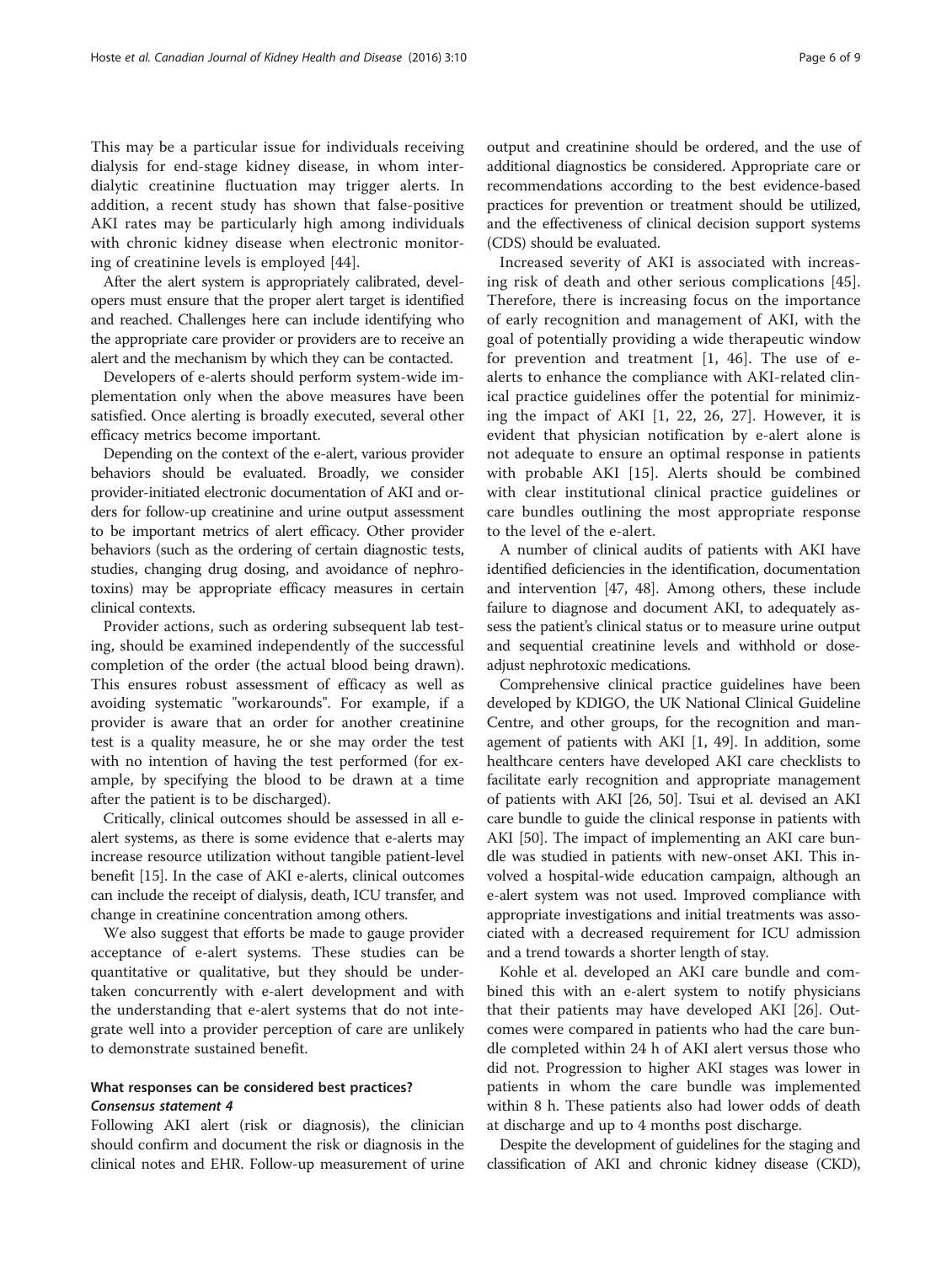kidney disease is poorly documented in physician notes, suggesting both lack of recognition and understanding of the importance of documentation for diagnostic coding in administrative databases and institutional reimbursement [[51](#page-8-0), [52](#page-8-0)]. Consequently, following receipt of an AKI e-alert and assessment of the patient, the physician who has been notified should document the presence of the appropriate AKI stage in the patient's file, problem list, and EHR. Consideration should be given to the automatic exportation of this data to the institutional administrative, and diagnostic coding system.

The minimal clinical response to an e-alert suggesting the presence or risk of AKI should be a full clinical and laboratory reassessment of the patient as well as a review of all medications by the provider receiving the e-alert.

Following the appropriate design of e-alert systems, effective utilization of change management tools and educating all stakeholders determines the success of e-alerts. In the first step, awareness of the need to such e-alert systems needs to be raised. Investigators and clinicians must conduct studies to show improvement in the processes of care or patient clinical outcomes, utilizing such systems. In this stage, communication with all stakeholders and asking them for their input is essential. In the next phase, desire to participate and support using these tools need to be instigated among all clinicians and care providers. Providing incentives to the e-alert targets would increase the chance of e-alert implementation success. Some of these incentives are an enhancement in patient safety and quality of care, easing the information overload and increasing hospital income by appropriate documentation. Following raising awareness and creating a desire to participate, stakeholders need to be educated on the use of e-alerts and clinical decision support systems. In this phase, some examples of best practices could be catered to the clinicians to be used as role models. Constant coaching and mentoring, and removing the bottlenecks are steps need to be taken to the next stage. And finally, e-alert utilization should be reinforced by continuous supplement of appropriate information regarding improvement in patient outcomes or hospital reimbursement, and even enhanced physician reputation. Care providers then are encouraged to improve their effort in the implementation of e-alert systems. Change management tools like ADKAR (Awareness, Desire, Knowledge, Ability, and Reinforcement) should be considered for successful implementation of a welldesigned and targeted e-alert [\[53\]](#page-8-0).

## Conclusion

The current evidence for e-alert system efficacy and effectiveness, although growing, remains insufficient. Technology-related and human factors are crucial elements of any future investigation or implementation of

such tools. Implementation of such systems should not be done without a vigorous plan to evaluate the efficacy and effectiveness of e-alerts. Efficacy and effectiveness of e-alerts should be measured by context-specific process and logistical outcomes. The evidence-based clinical decision support that should be considered following successful e-alert implementation include but not limited to appropriate documentation of AKI, ordering context specific tests, evaluation of etiology and providing context specific management and therapeutic options.

#### Abbreviations

ADQI: Acute Dialysis Quality Initiative; AKI: Acute Kidney Injury; AKIN: Acute Kidney Injury Network; CDS: Clinical Decision Support; CKD: Chronic Kidney Disease; e-alert: electronic-alert; KDIGO: Kidney Disease: Improving Global Outcomes; RIFLE: Risk, Injury, Failure, Loss, End-stage renal disease definition for AKI.

#### Competing interests

The authors declare that they have no competing interests.

#### Authors' contributions

EH, KK, PW, and NG drafted the first version of the manuscript. This draft was corrected for content by all authors. All authors read and approved the final manuscript.

#### Acknowledgements

### ADQI 15<sup>th</sup> Consensus Meeting Contributors

Sean M. Bagshaw, Division of Critical Care Medicine, Faculty of Medicine and Dentistry, University of Alberta, Edmonton, AB, Canada

Rajit Basu, Division of Critical Care and the Center for Acute Care Nephrology, Department of Pediatrics, Cincinnati Children's Hospital Medical Center, Cincinnati, OH, USA

Azra Bihorac, Division of Critical Care Medicine, Department of Anesthesiology, University of Florida, Gainesville, FL, USA

Lakhmir S. Chawla, Departments of Medicine and Critical Care, George Washington University Medical Center, Washington, DC, USA

Michael Darmon, Department of Intensive Care Medicine, Saint-Etienne University Hospital, Saint-Priest-En-Jarez, France

R.T. Noel Gibney, Division of Critical Care Medicine, Faculty of Medicine and Dentistry, University of Alberta, Edmonton, AB, Canada

Stuart L. Goldstein, Department of Pediatrics, Division of Pediatric Nephrology, Cincinnati Children's Hospital Medical Center, Cincinnati, OH, USA

Charles E. Hobson, Department of Health Services Research, Management and Policy, University of Florida, Gainesville, FL, USA

Eric Hoste, Department of Intensive Care Medicine, Ghent University Hospital, Ghent University, Ghent, Belgium, and Research Foundation – Flanders, Brussels, Belgium

Darren Hudson, Division of Critical Care Medicine, Faculty of Medicine and Dentistry, University of Alberta, Edmonton, AB, Canada

Raymond K. Hsu, Department of Medicine, Division of Nephrology, University of California San Francisco, San Francisco, CA, USA

Sandra L. Kane-Gill, Departments of Pharmacy, Critical Care Medicine and Clinical Translational Sciences, University of Pittsburgh, Pittsburgh, PA, USA Kianoush Kashani, Divisions of Nephrology and Hypertension, Division of Pulmonary and Critical Care Medicine, Department of Medicine, Mayo Clinic, Rochester, MN, USA

John A. Kellum, Center for Critical Care Nephrology, Department of Critical Care Medicine, University of Pittsburgh, Pittsburgh, PA, USA

Andrew A. Kramer, Prescient Healthcare Consulting, LLC, Charlottesville, VA, USA Matthew James, Departments of Medicine and Community Health Sciences, Cumming School of Medicine, University of Calgary, Calgary, Canada Ravindra Mehta, Department of Medicine, UCSD, San Diego, CA, USA Sumit Mohan, Department of Medicine, Division of Nephrology, College of Physicians & Surgeons and Department of Epidemiology Mailman School of Public Health, Columbia University, New York, NY, USA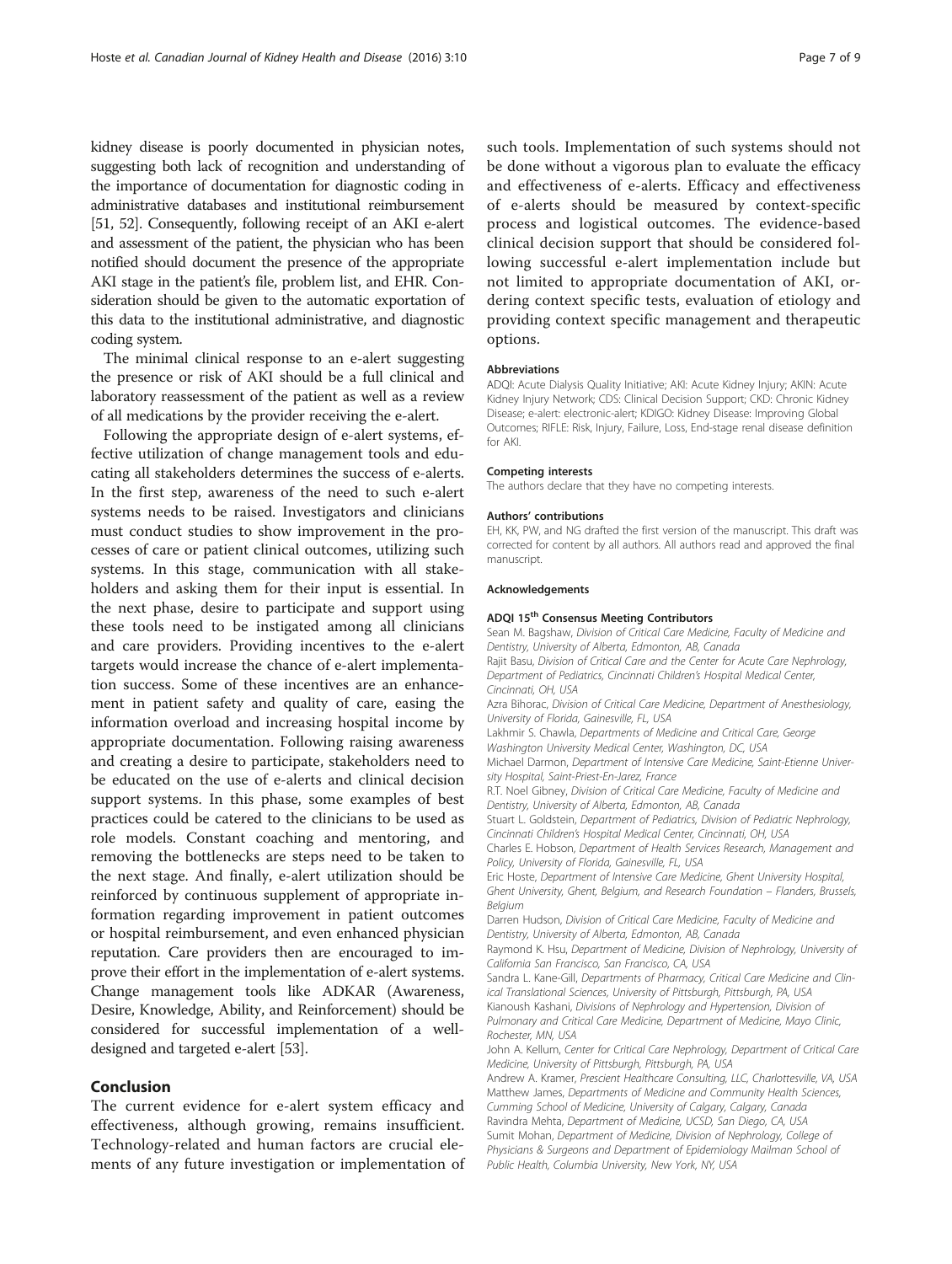<span id="page-7-0"></span>Claudio Ronco, Department of Nephrology, Dialysis and Transplantation,

International Renal Research Institute of Vicenza, San Bortolo Hospital, Vicenza, Italy Andrew Shaw, Department of Anesthesia, Division of Cardiothoracic Anesthesiology, Vanderbilt University Medical Center, Nashville, TN, USA Nicholas Selby, Division of Health Sciences and Graduate Entry Medicine, School of Medicine, University of Nottingham, UK

Edward Siew, Department of Medicine, Division of Nephrology, Vanderbilt University Medical Center, Nashville, TN, USA

Scott M. Sutherland, Department of Pediatrics, Division of Nephrology, Stanford University, Stanford, CA, USA

F. Perry Wilson, Section of Nephrology, Program of Applied Translational Research, Yale University School of Medicine, and Veterans Affairs Medical Center, New Haven, CT, USA

Hannah Wunsch, Department of Critical Care Medicine, Sunnybrook Health Sciences Center and Sunnybrook Research Institute; Department of Anesthesia and Interdepartmental Division of Critical Care, University of Toronto, Toronto, Canada

#### Continuing medical education

The 15<sup>th</sup> ADQI Consensus Conference held in Banff, Canada on September 6-8th, 2015 was CME accredited Continuing Medical Education and Professional Development, University of Calgary, Calgary, Canada.

#### Financial support

Funding for the 15th ADQI Consensus Conference was provided by unrestricted educational support from: Division of Critical Care Medicine, Faculty of Medicine and Dentistry, and the Faculty of Medicine and Dentistry, University of Alberta (Edmonton, AB, Canada); Center for Acute Care Nephrology, Cincinnati Children's Hospital Medical Center (Cincinnati, OH, USA); Astute Medical (San Diego, CA, USA); Baxter Healthcare Corp (Chicago, IL, USA); Fresenius Medical Care Canada (Richmond Hill, ON, Canada); iMDsoft Inc (Tel Aviv, Israel); La Jolla Pharmaceutical (San Diego, CA, USA); NxStage Medical (Lawrence, MA, USA); Premier Inc (Charlotte, NC, USA); Philips (Andover, MA, USA); Spectral Medical (Toronto, ON, Canada).

#### Author details

<sup>1</sup>Intensive Care Unit, Ghent University Hospital, Ghent University, De Pintelaan 185, 9000 Ghent, Belgium. <sup>2</sup>Research Foundation-Flanders (FWO), Brussels, Belgium. <sup>3</sup>Division of Pulmonary and Critical Care Medicine, Department of Medicine, Mayo Clinic, 200 First St, SW, Rochester, MN, USA. 4 Division of Nephrology and Hypertension, Department of Medicine, Mayo Clinic, 200 First St, SW, Rochester, MN, USA. <sup>5</sup> Division of Critical Care Medicine, Faculty of Medicine and Dentistry, University of Alberta, CSB 2-124, 8440-112 Street, Edmonton, AB, Canada. <sup>6</sup>Program of Applied Translational Research, Department of Medicine, Yale University School of Medicine, 60 Temple Street Suite 6C, New Haven, CT 06510, USA. <sup>7</sup>Department of Nephrology and International Renal Research Institute, Ospedale San Bortolo, Vicenza, Italy. <sup>8</sup>Center for Acute Care Nephrology, Cincinnati Children's Hospital Medical Center, 3333 Burnet Avenue, MLC 7022, Cincinnati, OH 45229, USA. <sup>9</sup> Center for Critical Care Nephrology, Department of Critical Care Medicine, University of Pittsburgh, Pittsburgh, PA, USA. <sup>10</sup>Division of Critical Care Medicine, Faculty of Medicine and Dentistry, University of Alberta, 8440-112 ST NW, Edmonton, AB T6G2B7, Canada.

## Received: 21 October 2015 Accepted: 4 February 2016 Published online: 26 February 2016

#### References

- Kidn disease: Improving Global Outcomes (KDIGO) Acute Kidney Injury Work Group. KDIGO Clinical practice guideline for acute kidney injury. Kidney Int. 2012;2:1–138.
- 2. Bellomo R, Ronco C, Kellum JA, Mehta RL, Palevsky P. Acute renal failure definition, outcome measures, animal models, fluid therapy and information technology needs: the Second International Consensus Conference of the Acute Dialysis Quality Initiative (ADQI) Group. Crit Care. 2004;8:R204–12.
- 3. Mehta RL, Kellum JA, Shah SV, Molitoris BA, Ronco C, Warnock DG, et al. Acute Kidney Injury Network: report of an initiative to improve outcomes in acute kidney injury. Crit Care. 2007;11:R31.
- 4. Thomas ME, Blaine C, Dawnay A, Devonald MA, Ftouh S, Laing C, et al. The definition of acute kidney injury and its use in practice. Kidney Int. 2015;87:62–73.
- 5. Kellum JA, Bellomo R, Ronco C. Acute Dialysis Quality Initiative (ADQI): methodology. Int J Artif Organs. 2008;31:90–3.
- 6. Colpaert K, Hoste E, Van Hoecke S, Vandijck D, Danneels C, Steurbaut K, et al. Implementation of a realtime electronic alert based on the RIFLE criteria for acute kidney injury in ICU patients. Acta Clin Belg Suppl. 2007;2:322–5.
- 7. Thomas M, Sitch A, Dowswell G. The initial development and assessment of an automatic alert warning of acute kidney injury. Nephrol Dial Transplant. 2011;26:2161–8.
- Selby NM, Crowley L, Fluck RJ, McIntyre CW, Monaghan J, Lawson N, et al. Use of Electronic Results Reporting to Diagnose and Monitor AKI in Hospitalized Patients. Clin J Am Soc Nephrol. 2012;7:533–40.
- 9. Porter CJ, Juurlink I, Bisset LH, Bavakunji R, Mehta RL, Devonald MA. A realtime electronic alert to improve detection of acute kidney injury in a large teaching hospital. Nephrol Dial Transplant. 2014;29:1888–93.
- 10. Handler SM, Cheung PW, Culley CM, Perera S, Kane-Gill SL, Kellum JA, et al. Determining the incidence of drug-associated acute kidney injury in nursing home residents. J Am Med Dir Assoc. 2014;15:719–24.
- 11. Wallace K, Mallard AS, Stratton JD, Johnston PA, Dickinson S, Parry RG. Use of an electronic alert to identify patients with acute kidney injury. Clin Med. 2014;14:22–6.
- 12. Ahmed A, Vairavan S, Akhoundi A, Wilson G, Chiofolo C, Chbat N et al. Development and validation of electronic surveillance tool for acute kidney injury: A retrospective analysis. J Crit Care. 2015.
- 13. Sellier E, Colombet I, Sabatier B, Breton G, Nies J, Zapletal E, et al. Effect of alerts for drug dosage adjustment in inpatients with renal insufficiency. J Am Med Inform Assoc. 2009;16:203–10.
- 14. Thomas ME, Sitch A, Baharani J, Dowswell G. Earlier intervention for acute kidney injury: evaluation of an outreach service and a long-term follow-up. Nephrol Dial Transplant. 2015;30:239–44.
- 15. Wilson FP, Shashaty M, Testani J, Aqeel I, Borovskiy Y, Ellenberg SS, et al. Automated, electronic alerts for acute kidney injury: a single-blind, parallelgroup, randomised controlled trial. Lancet. 2015;385:1966–74.
- 16. Rind DM, Safran C, Phillips RS, Slack WV, Calkins DR, Delbanco TL et al. The effect of computer-based reminders on the management of hospitalized patients with worsening renal function. Proc Annu Symp Comput Appl Med Care. 199128–32.
- 17. Rind DM, Safran C, Phillips RS, Wang Q, Calkins DR, Delbanco TL, et al. Effect of computer-based alerts on the treatment and outcomes of hospitalized patients. Arch Intern Med. 1994;154:1511–7.
- 18. Chertow GM, Lee J, Kuperman GJ, Burdick E, Horsky J, Seger DL, et al. Guided medication dosing for inpatients with renal insufficiency. JAMA. 2001;286:2839–44.
- 19. McCoy AB, Waitman LR, Gadd CS, Danciu I, Smith JP, Lewis JB, et al. A Computerized Provider Order Entry Intervention for Medication Safety During Acute Kidney Injury: A Quality Improvement Report. Am J Kidney Dis. 2010;56:832–41.
- 20. Terrell KM, Perkins AJ, Hui SL, Callahan CM, Dexter PR, Miller DK. Computerized decision support for medication dosing in renal insufficiency: a randomized, controlled trial. Ann Emerg Med. 2010;56:623–9.
- 21. Cho A, Lee JE, Yoon JY, Jang HR, Huh W, Kim YG, et al. Effect of an electronic alert on risk of contrastinduced acute kidney injury in hospitalized patients undergoing computed tomography. Am J Kidney Dis. 2012;60:74–81.
- 22. Colpaert K, Hoste EA, Steurbaut K, Benoit D, Van Hoecke S, De Turck F, et al. Impact of real-time electronic alerting of acute kidney injury on therapeutic intervention and progression of RIFLE class. Crit Care Med. 2012;40:1164–70.
- 23. Goldstein SL, Kirkendall E, Nguyen H, Schaffzin JK, Bucuvalas J, Bracke T, et al. Electronic health record identification of nephrotoxin exposure and associated acute kidney injury. Pediatrics. 2013;132:e756–67.
- 24. Selby NM. Electronic alerts for acute kidney injury. Curr Opin Nephrol Hypertens. 2013;22:637–42.
- 25. Claus BO, Colpaert K, Steurbaut K, De Turck F, Vogelaers DP, Robays H, et al. Role of an electronic antimicrobial alert system in intensive care in dosing errors and pharmacist workload. Int J Clin Pharm. 2015;37:387–94.
- 26. Kolhe NV, Staples D, Reilly T, Merrison D, Mcintyre CW, Fluck RJ, et al. Impact of Compliance with a Care Bundle on Acute Kidney Injury Outcomes: A Prospective Observational Study. PLoS One. 2015;10:e0132279.
- 27. Glassman PA, Simon B, Belperio P, Lanto A. Improving recognition of drug interactions: benefits and barriers to using automated drug alerts. Med Care. 2002;40:1161–71.